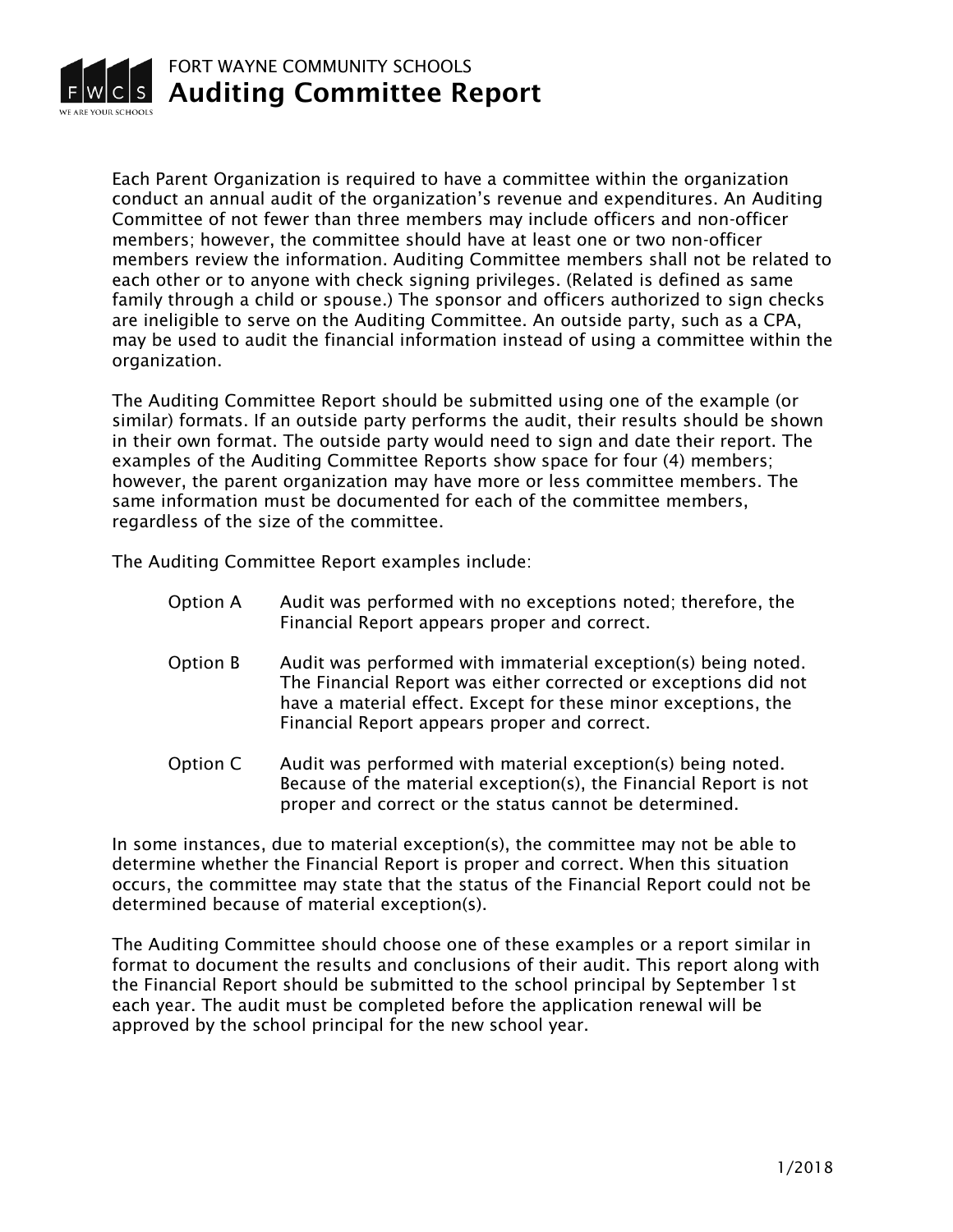## Auditing Committee Report Page 2

Suggested Audit Steps

The following suggested steps are designed to assist the Parent Organization's Auditing Committee in conducting a thorough audit of the financial activities for the applicable school year.

- $\Box$  Audit the Financial Report (report of revenues and expenditures) prepared by the treasurer for your organization
	- The report should include information for the full applicable year.
	- The audit must cover the period beginning with the reconciled cash balance from the previous Financial Report and ending with the reconciled cash balance from the last day of the time period (typically June 30) reported by the organization.
	- Verify the amount held in cash/change boxes and that they are listed on the Financial Report.
- $\Box$  Audit the reconciled bank statements and canceled checks to determine the following:
	- Disbursements have been properly documented with an invoice or receipt.
	- Disbursements have been properly approved.
	- Checks have been properly signed.
	- Checks have been deposited or cashed by the payee indicated and no information on the face of the check has been altered.
	- Checks have been accounted for in the proper sequence (no missing checks).
	- Only applicable officers are authorized signers on the bank account(s). Former officers should not remain on the account(s) as authorized signers.
- $\Box$  Audit the reconciled bank statements deposit records to determine the following:
	- All receipts recorded in the receipt book have been deposited to the bank.
	- Addition and subtraction on cash receipts and deposits are correct.
	- All Concession Sales/Deposit Reports are counted and witnessed by two people.
	- The treasurer gave a receipt to all persons delivering funds collected.
	- Receipts have been accounted for in the proper sequence (no missing receipts).
	- Deposits for events where admission was charged provided a Ticket Sales Report or Wristband Report.
- $\Box$  Verify the membership dues, if any, are collected from their members (parents), not from students.
- $\Box$  Verify the receipts and disbursements were allocated to the correct account category.
- $\Box$  If independent contractors were paid through the Parent Organization, verify that Forms 1099 were issued or appropriate payroll taxes paid.
- □ Review Concessions Inventory and Profit Statement for reasonableness.
- Review Fundraiser Approval Forms for reasonableness and accountability for unsold items.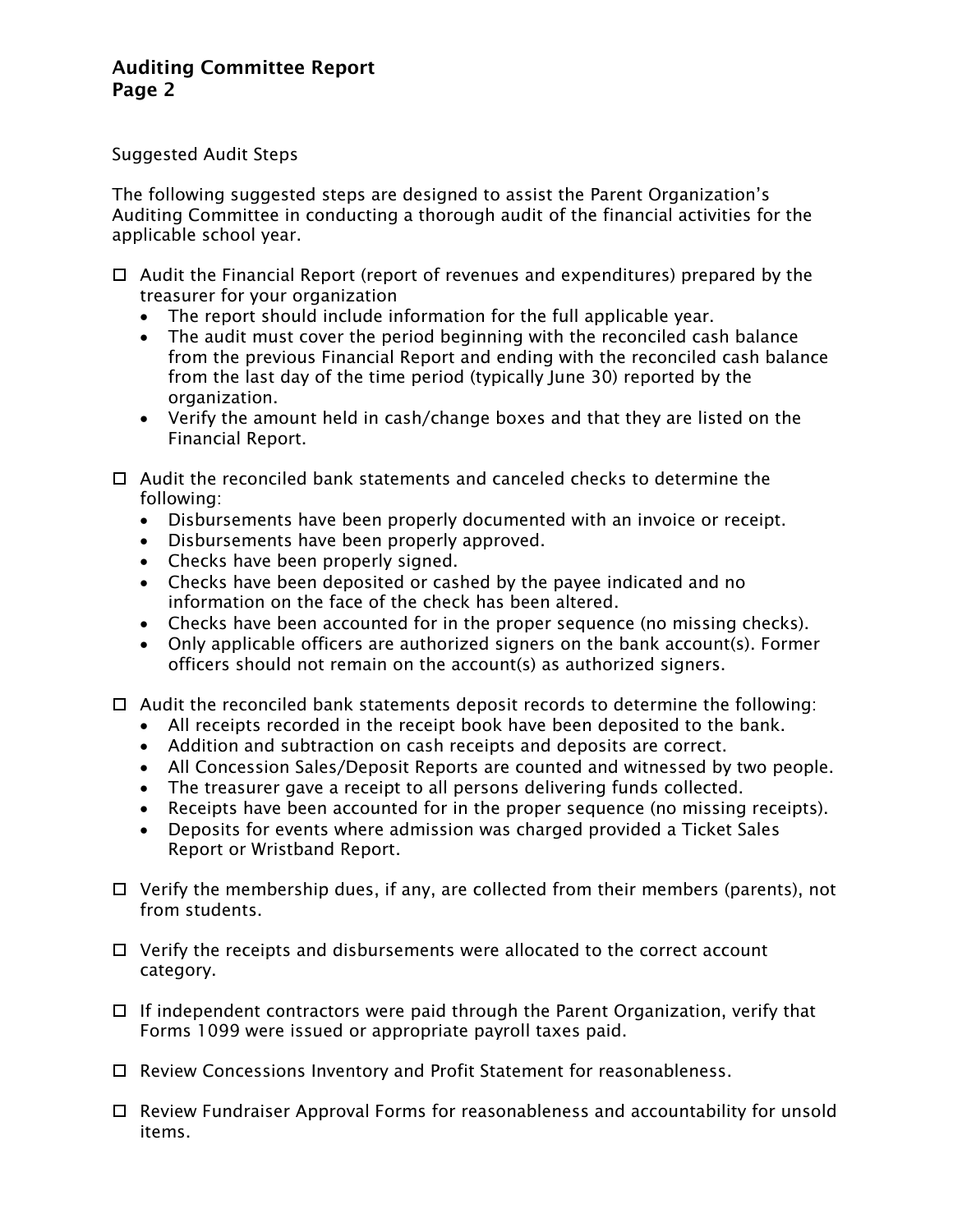## Auditing Committee Report Page 3

- Verify that Fundraiser Approval Forms were completed and approved by the school principal for all fundraising activities.
- Verify Exempt Event Notification form (CG-EN) was approved by the Indiana State Gaming Commission for any fundraising activities involving raffles or games of chance.
- $\Box$  Verify a Public Performance Site License was obtained for any fundraising activities involving the showing of movies.
- $\Box$  Verify that the IRS Form 990 was completed accurately and filed.
- $\Box$  Verify that the Indiana Nonprofit Organization Annual Report (Form NP-20) was completed accurately and filed.
- $\Box$  Verify that the Annual Business Entity Report was completed accurately and filed with Indiana Secretary of State.
- □ Complete the applicable Auditing Committee Report (only one report type may be used per audit).

If exceptions are noted during the audit, consult with the organization's treasurer and president (if necessary) to resolve the exception(s). The treasurer is responsible for making any corrections to the records, checkbook and Financial Report.

| <b>Option A</b> | No Exceptions                        | Financial Report appears proper and                                                        |
|-----------------|--------------------------------------|--------------------------------------------------------------------------------------------|
|                 | (i.e., errors,<br>irregularities)    | correct.                                                                                   |
| <b>Option B</b> | Immaterial<br><b>Exceptions</b>      | Financial Report appears proper and<br>correct, except for some immaterial<br>exceptions.  |
| <b>Option C</b> | <b>Material</b><br><b>Exceptions</b> | Financial Report does not appear proper<br>and correct because of material<br>exception(s) |
|                 |                                      | or<br>Financial Report status cannot be<br>determined because of material<br>exception(s). |

If material exceptions have been noted, prepare recommendations for controls to prevent the future occurrence of these exceptions.

The organization's treasurer and president are responsible for acting upon the recommendations made by the Auditing Committee.

Maintain the original written Financial Report and Auditing Committee Report on file with the treasurer of the Parent Organization. The file with these reports should be kept for at least five (5) years and should be forwarded to the new treasurer each year.